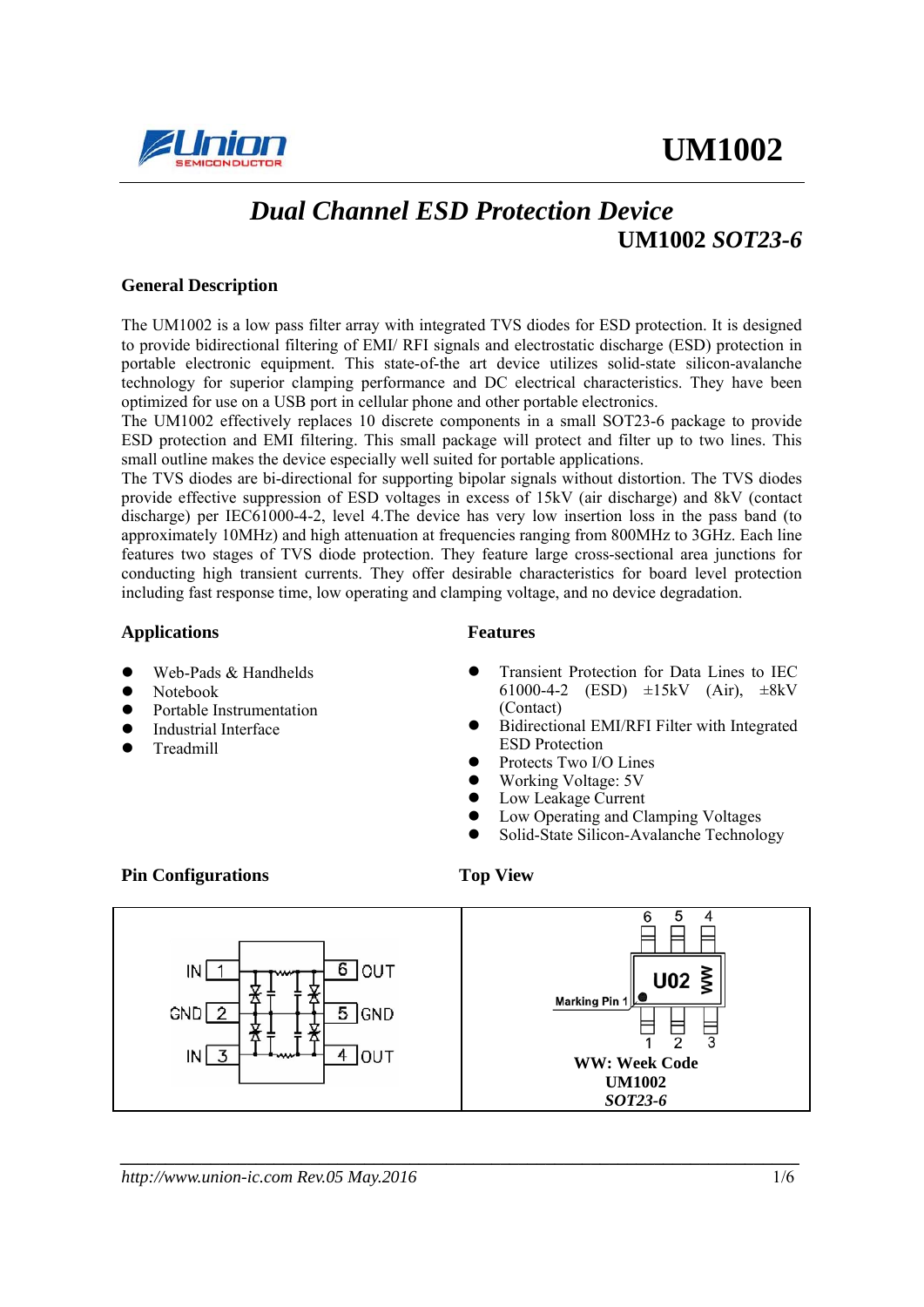

-

# **Ordering Information**

| <b>Part Number</b> | Working<br><b>Voltage</b> | Packaging<br>$\mathbf{Type}$ | Channel | <b>Marking</b><br>Code | <b>Shipping Qty</b>          |
|--------------------|---------------------------|------------------------------|---------|------------------------|------------------------------|
| UM1002             | 5.0V                      | SOT <sub>23</sub> -6         |         | U02                    | 3000pcs/7Inch<br>Tape & Reel |

### **Absolute Maximum Ratings**

| Rating                       | <b>Symbol</b>     | <b>Value</b>    | Unit    |
|------------------------------|-------------------|-----------------|---------|
| <b>Steady-State Power</b>    | $P_{SS}$          | 100             | mW      |
| <b>Operating Temperature</b> | $\mathbf{r}$      | $-55$ to $+125$ | $\circ$ |
| <b>Storage Temperature</b>   | $1\,\mathrm{STG}$ | $-55$ to $+125$ | $\circ$ |

# **Electrical Characteristics (T=25°C)**

| <b>Parameter</b>             | <b>Symbol</b>  | <b>Conditions</b>                     | Min | <b>Typ</b> | <b>Max</b> | Unit |
|------------------------------|----------------|---------------------------------------|-----|------------|------------|------|
| Reverse Stand-Off Voltage    | $\rm V_{RWM}$  |                                       |     |            |            |      |
| Reverse Breakdown<br>Voltage | $\rm V_{BR}$   | $I_T = 1mA$                           | 6   |            |            |      |
| Reverse Leakage Current      | 1 <sub>R</sub> | $V_{\text{RWM}}$ =5V, T=25°C          |     |            |            | μA   |
| Series Resistance            | R              | Each Line                             | 0.8 |            | 1.5        | Ohms |
| <b>Total Capacitance</b>     | $C_{TOT}$      | Any I/O to GND<br>$V_R = 0V$ , f=1MHz |     |            | 20         | pF   |

*\_\_\_\_\_\_\_\_\_\_\_\_\_\_\_\_\_\_\_\_\_\_\_\_\_\_\_\_\_\_\_\_\_\_\_\_\_\_\_\_\_\_\_\_\_\_\_\_\_\_\_\_\_\_\_\_\_\_\_\_\_\_\_\_\_\_\_\_\_\_\_\_\_\_\_*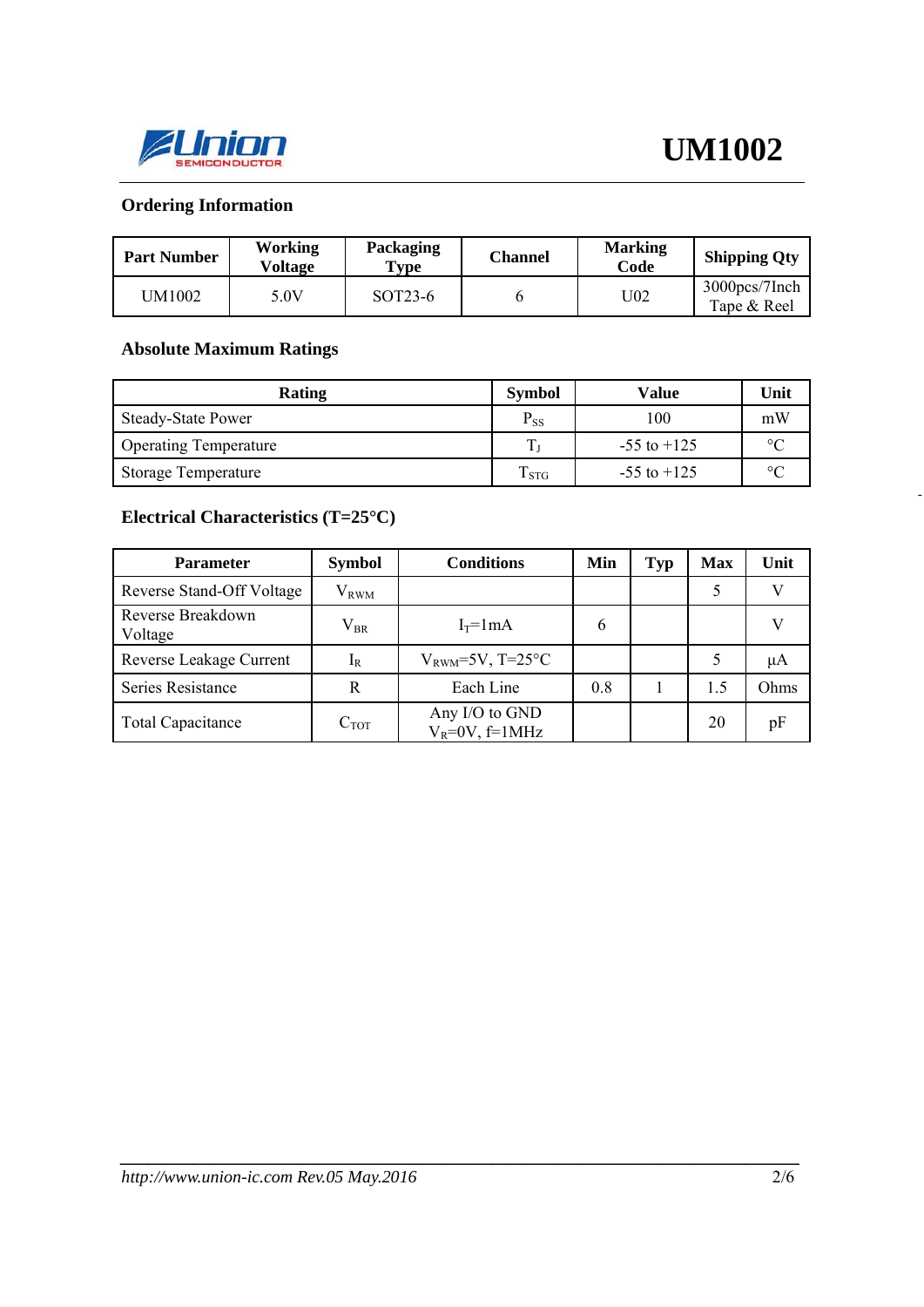

# **UM1002**

#### **Typical Operating Characteristics**



Forward Voltage vs. Peaking Pulse Current **Junction Capacitance vs. Reverse Voltage** 













*\_\_\_\_\_\_\_\_\_\_\_\_\_\_\_\_\_\_\_\_\_\_\_\_\_\_\_\_\_\_\_\_\_\_\_\_\_\_\_\_\_\_\_\_\_\_\_\_\_\_\_\_\_\_\_\_\_\_\_\_\_\_\_\_\_\_\_\_\_\_\_\_\_\_\_*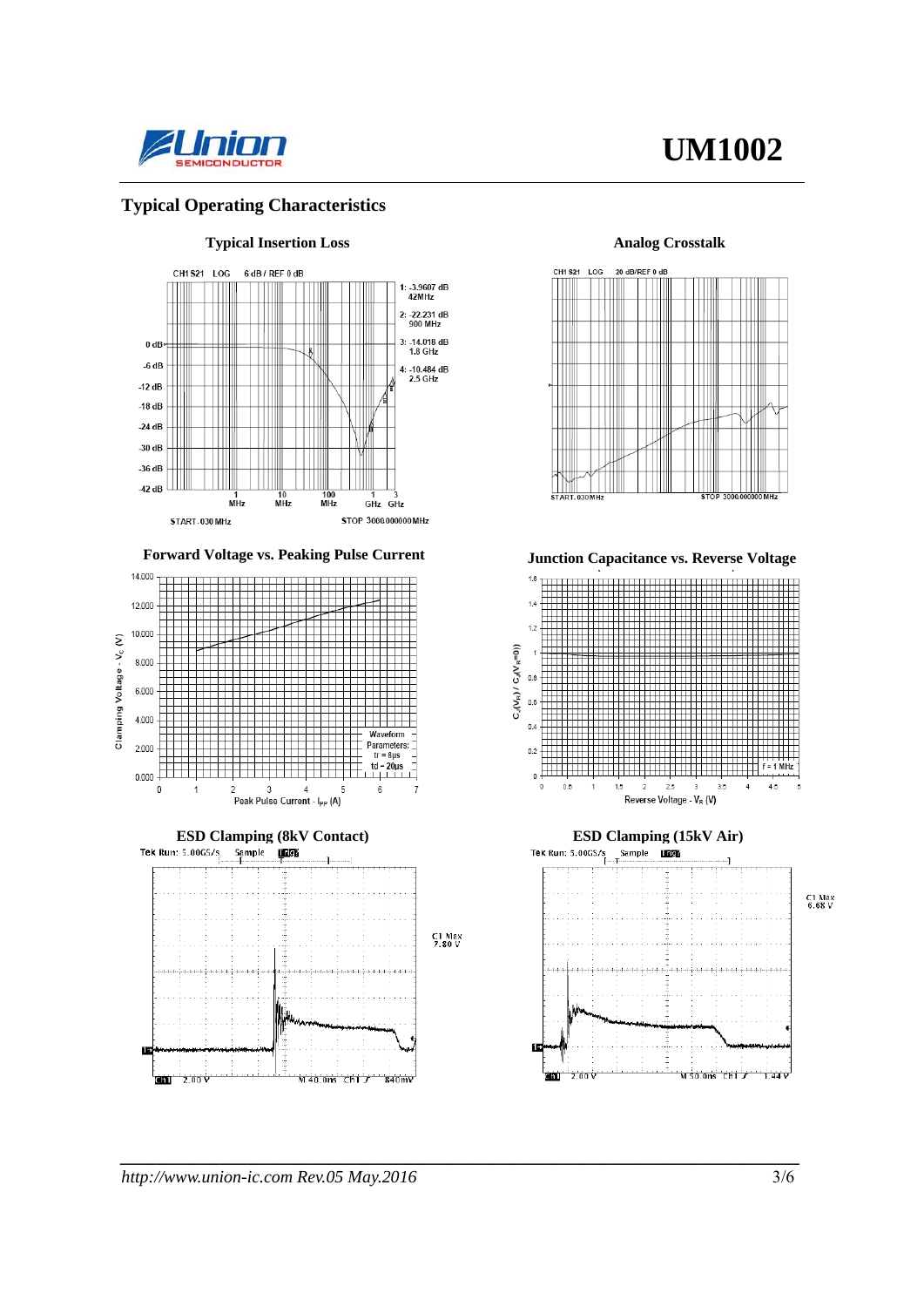

#### **Application Information**

#### **Device Connection for Protection of Quad Data Lines**

The UM1002 provides EMI filtering and ESD protection in a small SOT23-6 package for dual line data port applications. The layout of the device is designed such that the data lines can be routed through the device. The first line pair enters at pin 1 and exits at pin 6. The second line pair enters at pin 3 and exits at pin 4. The device is symmetrical so the above connections may be reversed.

#### **Circuit Board Layout Recommendations for Suppression of ESD**

Good circuit board layout is critical for the suppression of ESD induced transients. The following guidelines are recommended:

*\_\_\_\_\_\_\_\_\_\_\_\_\_\_\_\_\_\_\_\_\_\_\_\_\_\_\_\_\_\_\_\_\_\_\_\_\_\_\_\_\_\_\_\_\_\_\_\_\_\_\_\_\_\_\_\_\_\_\_\_\_\_\_\_\_\_\_\_\_\_\_\_\_\_\_* 

- 1. Place the TVS near the input terminals or connectors to restrict transient coupling.
- 2. Minimize the path length between the TVS and the protected line.
- 3. Minimize all conductive loops including power and ground loops.
- 4. The ESD transient return path to ground should be kept as short as possible.
- 5. Never run critical signals near board edges.
- 6. Use ground planes whenever possible.

#### **Layout Example**



| Pin | <b>Identification</b>         |  |  |  |
|-----|-------------------------------|--|--|--|
|     | Line 1 In (From Speaker)      |  |  |  |
|     | Line 1 Out (To Audio Circuit) |  |  |  |
|     | Line 2 In (From Speaker)      |  |  |  |
|     | Line 2 Out (To Audio Circuit) |  |  |  |
|     | Ground                        |  |  |  |



| Pin | <b>Identification</b>         |  |  |
|-----|-------------------------------|--|--|
|     | Line 1 In (From Speaker)      |  |  |
|     | Line 1 Out (To Audio Circuit) |  |  |
|     | Line 2 In (From Speaker)      |  |  |
|     | Line 2 Out (To Audio Circuit) |  |  |
|     | Ground                        |  |  |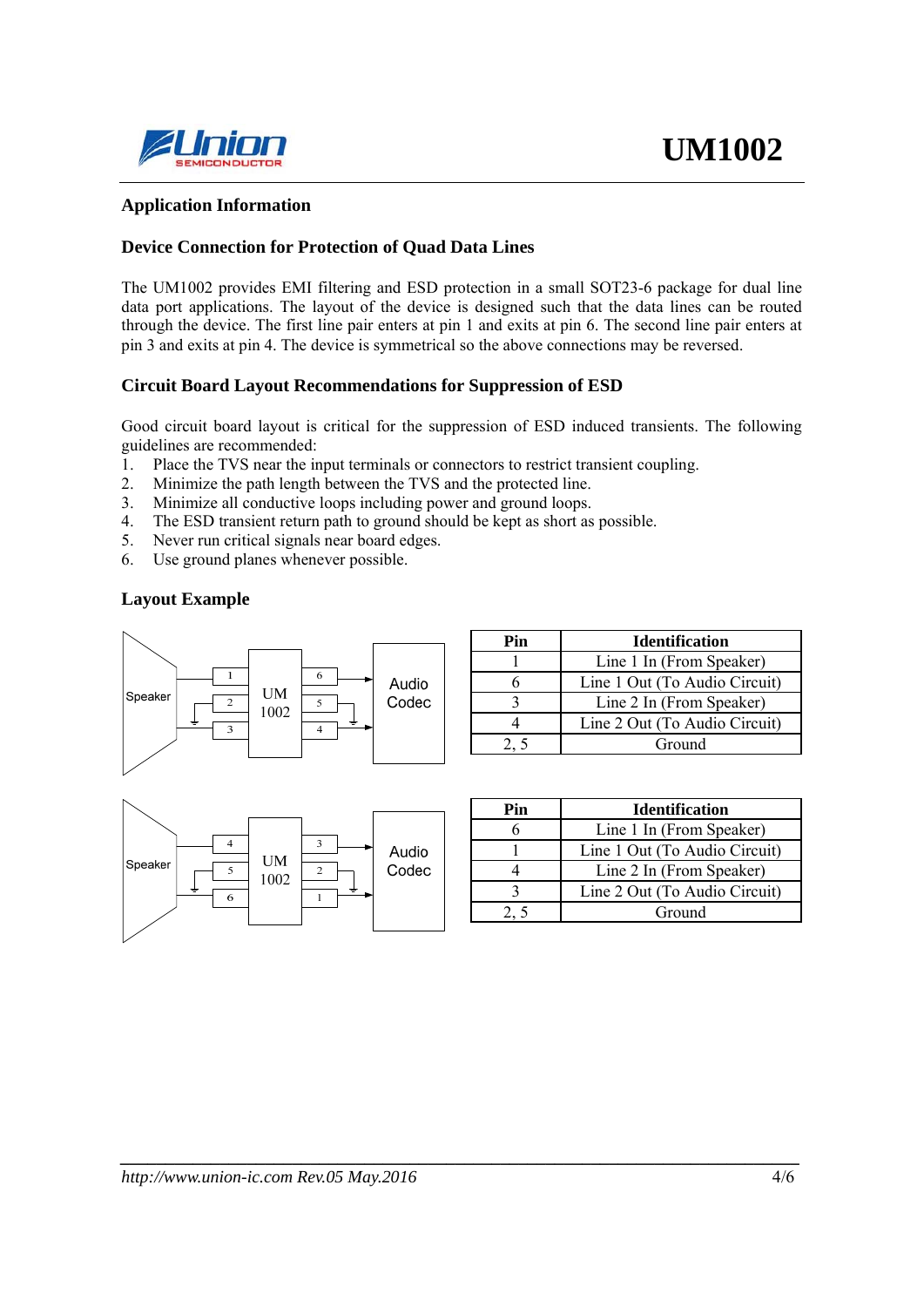

# **UM1002**

# **Package Information**

# **UM1002 SOT23-6**

## **Outline Drawing**



c

| <b>DIMENSIONS</b> |                    |            |             |               |            |             |
|-------------------|--------------------|------------|-------------|---------------|------------|-------------|
| Symbol            | <b>MILLIMETERS</b> |            |             | <b>INCHES</b> |            |             |
|                   | Min                | <b>Typ</b> | <b>Max</b>  | Min           | <b>Typ</b> | <b>Max</b>  |
| A                 | 1.013              | 1.15       | 1.40        | 0.040         | 0.045      | 0.055       |
| A <sub>1</sub>    | 0.00               | 0.05       | 0.10        | 0.000         | 0.002      | 0.004       |
| A <sub>2</sub>    | 1.00               | 1.10       | 1.30        | 0.039         | 0.043      | 0.051       |
| b                 | 0.30               |            | 0.50        | 0.012         |            | 0.020       |
| $\mathbf{c}$      | 0.10               | 0.15       | 0.20        | 0.004         | 0.006      | 0.008       |
| D                 | 2.82               |            | 3.10        | 0.111         |            | 0.122       |
| E                 | 1.50               | 1.60       | 1.70        | 0.059         | 0.063      | 0.067       |
| E1                | 2.60               | 2.80       | 3.00        | 0.102         | 0.110      | 0.118       |
| e                 | 0.95REF            |            |             | 0.037REF      |            |             |
| e1                | 1.90REF            |            |             | 0.075REF      |            |             |
| L                 | 0.30               |            | 0.60        | 0.012         |            | 0.024       |
| θ                 | $0^{\circ}$        |            | $8^{\circ}$ | $0^{\circ}$   |            | $8^{\circ}$ |

#### **Land Pattern**



#### **Tape and Reel Orientation**



*\_\_\_\_\_\_\_\_\_\_\_\_\_\_\_\_\_\_\_\_\_\_\_\_\_\_\_\_\_\_\_\_\_\_\_\_\_\_\_\_\_\_\_\_\_\_\_\_\_\_\_\_\_\_\_\_\_\_\_\_\_\_\_\_\_\_\_\_\_\_\_\_\_\_\_*